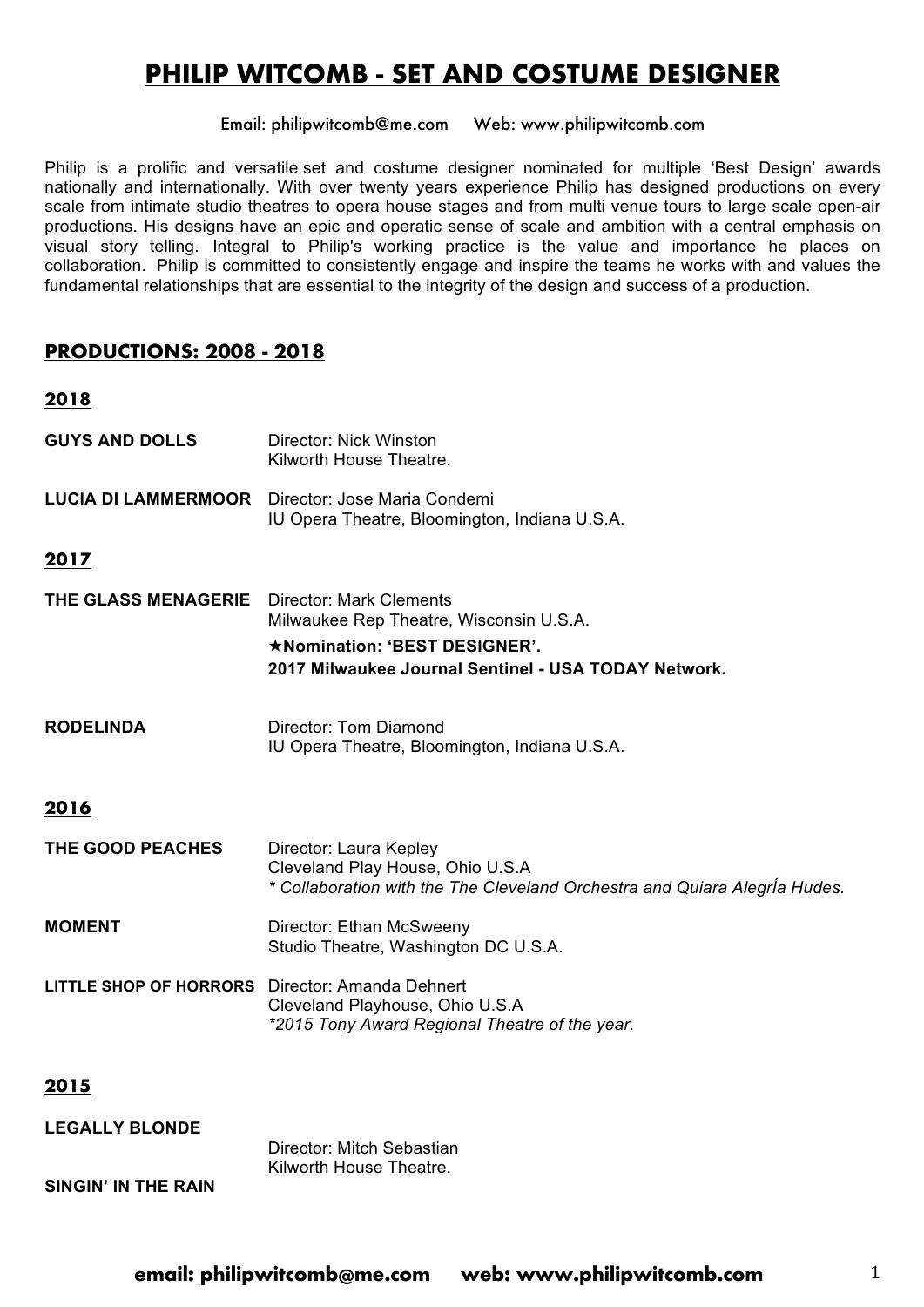### **2014**

| <b>SOUTH PACIFIC</b> | Director: Mitch Sebastian |
|----------------------|---------------------------|
|                      | Kilworth House Theatre.   |

#### **2013**

| THE WINTER'S TALE | Director: Guy Hollands                                       |
|-------------------|--------------------------------------------------------------|
|                   | Peoples Light and Theatre Company, Pennsylvania U.S.A.       |
|                   | *Featured on the Front Cover and as part of the lead article |
|                   | in 'American Theatre' Magazine.                              |

#### **2012**

| A WIND IN THE WILLOWS Director: Amanda Dehnert<br><b>CHRISTMAS</b> | Two River Theatre Company, New Jersey U.S.A.                                                                                |
|--------------------------------------------------------------------|-----------------------------------------------------------------------------------------------------------------------------|
| <b>AMADEUS</b>                                                     | Director: Michael Gieleta<br>The Maltz Jupiter Theatre, Florida U.S.A.<br>*Nomination: 'BEST SCENIC DESIGN'.                |
|                                                                    | 2012/13 Carbonell Awards for Theatre.                                                                                       |
| <b>9 TO 5 THE MUSICAL</b>                                          | Director: Richard Stafford<br>The North Shore Music Theatre, Massachusetts U.S.A.                                           |
| <b>DEATH TAX</b>                                                   | Director: Ken Rus Schmoll<br>The Actors Theatre of Louisville, Kentucky USA.<br>*The Humana Festival of New American Plays) |
| IN THE NEXT ROOM OR<br>THE VIBRATOR PLAY                           | Director: Laura Gordon<br>The Actors Theatre of Louisville, Kentucky and Milwaukee Rep Theatre,<br>Wisconsin U.S.A.         |
| <b>HORMONAL</b><br><b>HOUSEWIVES</b>                               | Director: Hannah Chissick<br>Scottish and English National Tours.                                                           |

#### **2010**

| <b>BEAUTY AND THE BEAST</b> Director: Guy Hollands | The Citizens Theatre, Glasgow.<br>★Nomination: 'BEST PRODUCTION FOR CHILDREN AND YOUNG PEOPLE'<br>2010/11 Critics Awards for Theatre in Scotland. |
|----------------------------------------------------|---------------------------------------------------------------------------------------------------------------------------------------------------|
| <b>WIND IN THE WILLOWS</b>                         | Director: Hannah Chissick<br>Derby Live Theatre.                                                                                                  |
| <b>OTHELLO</b>                                     | Director: Ben Crocker<br>Ludlow Festival Theatre, Ludlow Castle.                                                                                  |
| <b>KISS OF THE SPIDER</b><br><b>WOMAN</b>          | Director: Hannah Chissick<br>Hull Truck Theatre.                                                                                                  |
| <b>TRAVELS WITH MY AUNT</b> Director: Gary Sefton  | The Royal Theatre, Northampton.                                                                                                                   |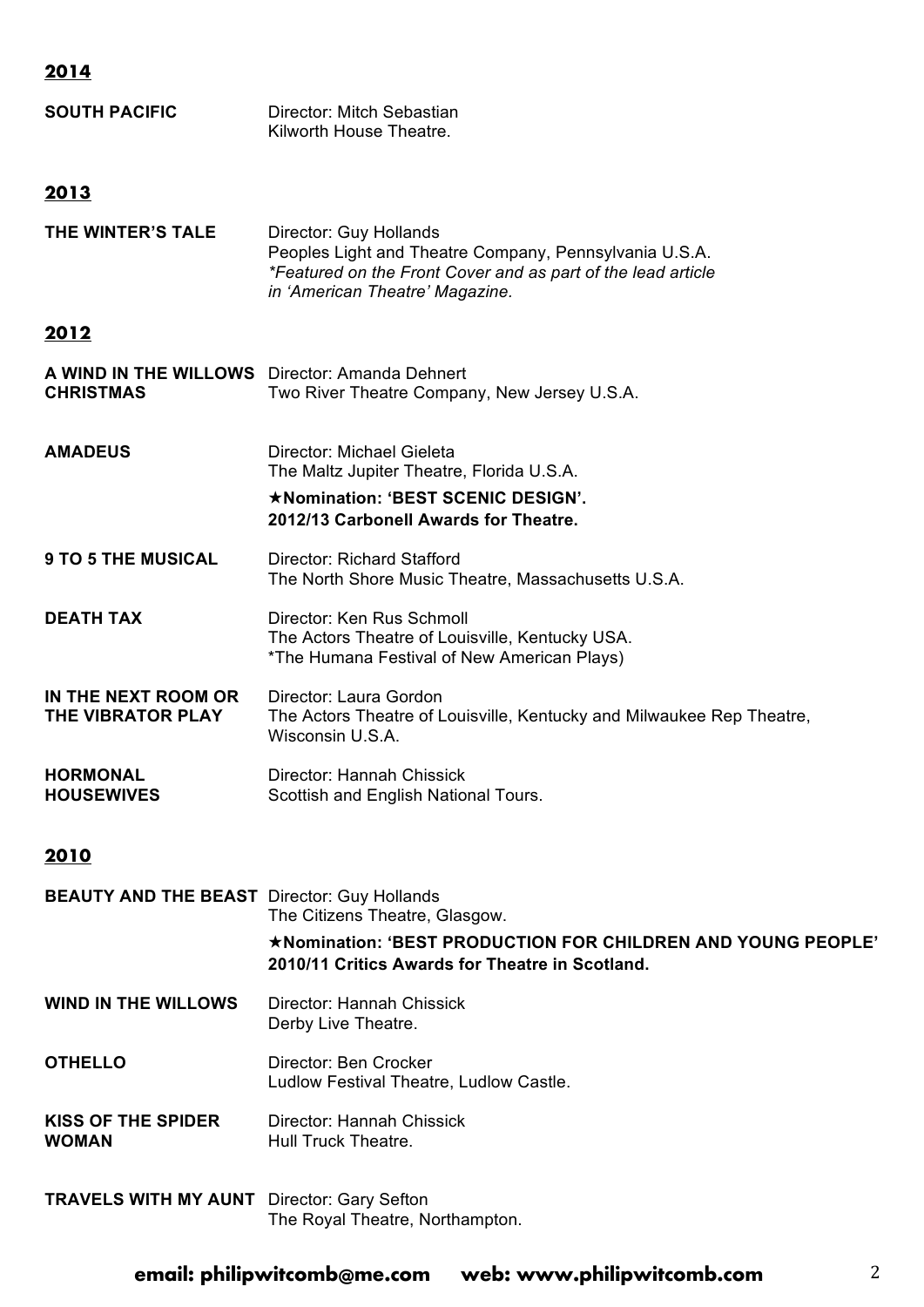**2009**

| <b>ALADDIN</b>                                   | Director: Phil Lowe<br>Harrogate Theatre.                                                                                                                          |
|--------------------------------------------------|--------------------------------------------------------------------------------------------------------------------------------------------------------------------|
| <b>OTHELLO</b>                                   | Director: Guy Hollands<br>The Citizens' Theatre, Glasgow.                                                                                                          |
| THE TEMPEST                                      | Director: Liam Steel<br>Regents Park Open Air Theatre, London.                                                                                                     |
| <b>MUCH ADO ABOUT</b><br><b>NOTHING</b>          | <b>Director: Timothy Sheader</b><br>Regents Park Open Air Theatre, London.                                                                                         |
| <b>WHO'S AFRAID OF</b><br><b>VIRGINIA WOOLF?</b> | <b>Director: James Brining</b><br>Dundee Rep Theatre.                                                                                                              |
|                                                  | *Nominations in 3 categories including 'BEST PRODUCTION'.<br>2008/9 Critics Awards for Theatre in Scotland.                                                        |
| <b>EDUCATING RITA</b>                            | Director: Jeremy Raison<br>The Citizens Theatre, Glasgow.                                                                                                          |
| 2008                                             |                                                                                                                                                                    |
| <b>DICK WHITTINGTON</b><br><b>AND HIS CAT</b>    | Director: Hannah Chissick<br>Salisbury Playhouse.                                                                                                                  |
| THE WHITE DEVIL                                  | Director: Jonathan Munby<br>The Menier Chocolate Factory, London.<br>*Nomination: 'BEST OFF WEST END PRODUCTION'.<br>2008 Whatsonstage Theatregoer's Choice Awards |
| <b>RICHARD III</b>                               | Director: Ben Crocker<br>Rougemont Gardens, Exeter and Ludlow Castle.                                                                                              |
| <b>LONDON ASSURANCE</b>                          | Director: Nikolai Foster<br>The Watermill Theatre, Newbury and U.K Tour.                                                                                           |

Between 1996-2007 Philip designed a further 40 productions for regional theatres, commercial tours and opera companies.

#### **HONOURS, AWARDS AND NOMINATIONS:**

★ '**BEST DESIGNER**' - *The Glass Menagerie* for Milwaukee Rep Theatre, USA. *2017 - Milwaukee Journal Sentinel - USA Today Network.*

Annual tribute to artists and designers.

★ '**BEST SCENIC DESIGN**' - Nomination - *Amadeus* for The Maltz Jupiter Theatre, Florida U.S.A. *2012 - Carbonell Awards.* Annual award ceremony recognising excellence in theatre for the South Florida region of the United States.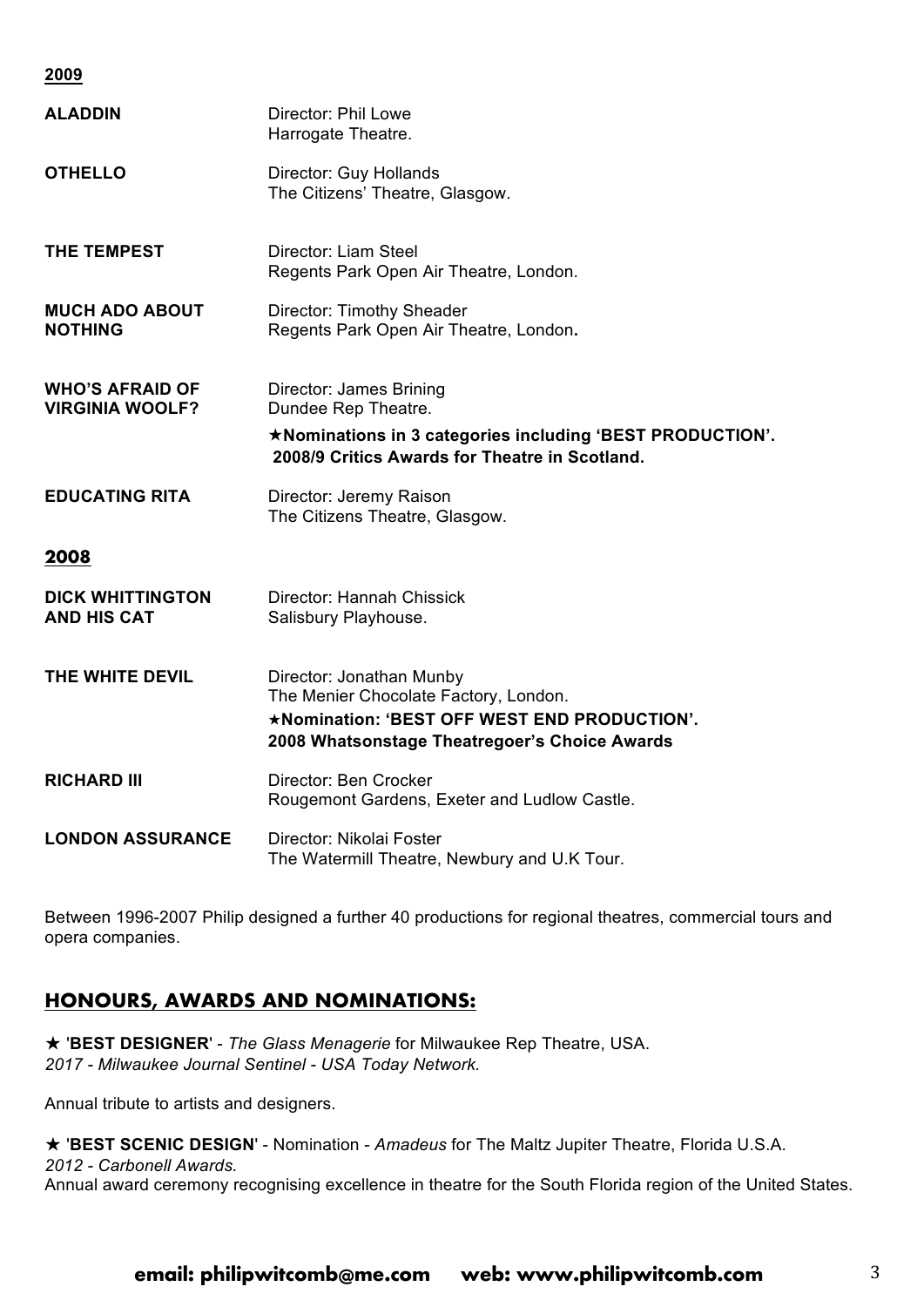★ '**BEST DESIGN**' - Nomination and 'Best Production for Children' - *Cinderella* for Dundee Rep Theatre. *2005/6 - Critics' Awards for Theatre in Scotland.*

Annual ceremony awarded by the theatre critics of Scotland to celebrate the best Scottish theatre achievements in the theatre.

★ '**BEST DESIGNER**' - Nomination - *Love in a Maze* for The Watermill Theatre, Newbury. *2002 - T.M.A Theatre Awards.*

Premier theatre award ceremony celebrating theatre and is the only nationwide awards scheme to honour creative excellence and the outstanding achievement seen on and off stage throughout England, Scotland, Wales and Northern Ireland.

★ '**BEST DESIGN**' - *Love in a Maze* for The Watermill Theatre, Newbury. *2002 Richard Price Design Award.*

An independent annual award celebrating the best of The Watermill Theatre productions.

★ **FINALIST** - Linbury Prize for Stage Design. *1999 - Linbury Prize.*

The U.K's most prestigious award for Stage Design. This biennial prize, the most important of its kind, brings together the best of emerging designers with professional theatre, dance and opera companies.

Much of Philip's design work can be seen at: www.philipwitcomb.com

#### **OTHER EMPLOYMENT:**

NEW YORK, U.S.A

**THE SPENCE SCHOOL FOR GIRLS** 2016 – 2017 **RESIDENT SET AND COSTUME DESIGNER** PERFORMING ARTS DEPARTMENT LOWER, MIDDLE AND UPPER SCHOOL

Contracted to design the Sets and Costumes for 4 productions across The Spence School's academic year for the Lower, Middle and Upper Schools, culminating in their annual large scale Dance Show at The Symphony Space in New York.

Designing, managing and budgeting the productions and working alongside the students to create the work.

#### **BARKING AND DAGENHAM COLLEGE** 2005 **SET AND COSTUME DESIGN LECTURER** PERFORMING ARTS DEPARTMENT BARKING, ESSEX U.K.

Lecturing post within the BTEC Performing Arts Department faculty. Part time 9-month contract lecturing students at BTEC Level in Theatre Set and Costume Design, model making, prop building and research analysis.

Providing logistic support and management of the student's design work for performance projects. Maintaining and expanding the practical resources and requirements of the department.

Supervising student field trips to the RSC Theatre in Stratford-Upon-Avon.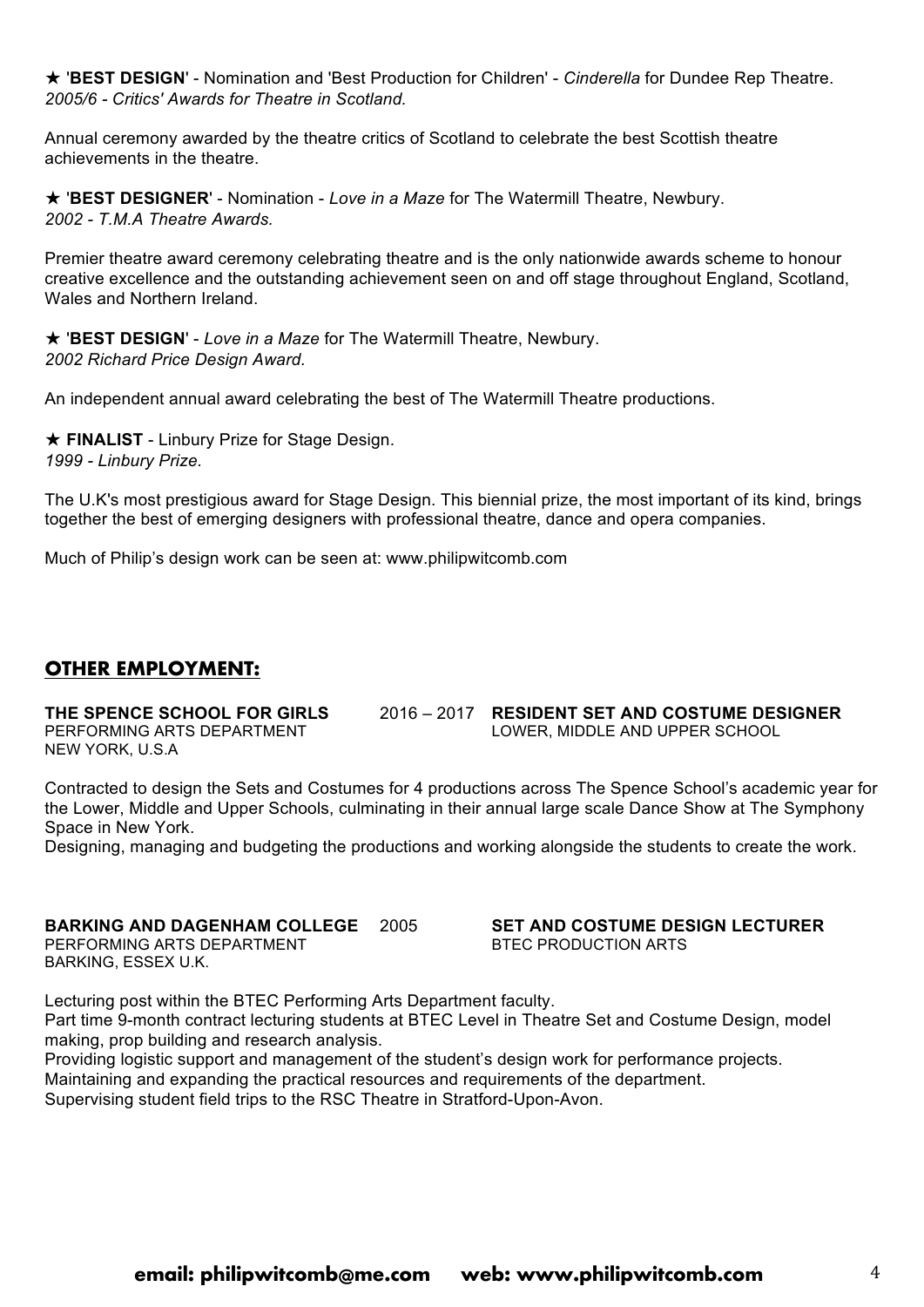PERFORMING ARTS DEPARTMENT LEYTON, LONDON U.K.

# **LEYTON SIXTH FORM COLLEGE** 1999 – 2004 **THEATRE TECHNICIAN / DESIGNER**

Providing support for the BTEC Performing Arts Department faculty.

Maintaining, running and improving the departments theatre space and resources.

Supporting the diverse practical requirements in delivering the programs within the Drama, Dance and Music Departments.

Supporting, supervising and teaching students in the designing and building of the sets, props and costumes for 4-6 productions per year.

Teaching and supervising the students in maintaining and rigging lighting equipment.

Tutoring students in the running of the lighting board, sound and A.V. equipment.

Supporting the students work through the *National Theatre's Connections Festival* culminating in a performance of their work at the NT's Olivier Theatre.

**THE CITIZENS THEATRE** 1996 – 1997 **SCENIC ARTIST / DESIGNER**

GLASGOW, SCOTLAND U.K.

Selected from my final degree show at Central Saint Martin's by the director and designer Philip Prowse to work as part of the design and scenic art department on several productions during the season at the acclaimed Citizens Theatre which is world renowned for championing groundbreaking design and performance.

#### **SKILLS:**

Philip's extensive industry experience and network allows him to provide a comprehensive range of services in the following mediums:

Theatre, Opera, Dance, Film, Television, Fashion Runway and Editorial, Concept and Styling, Interior Design, Retail, Gaming, Amusement Parks, Events, Installations, Festivals and Music Performance.

**Concept Design** - Creating and delivering fully fleshed concepts, worlds and environments.

**Scenic Design** - Delivering designs from concept creation through to production with a central emphasis on visual story-telling.

**Costume Design** - Concepting and creating designs across all periods, genres and styles. From the historically accurate to unique creations and current trend-driven looks.

**Experience Design** - Creating and delivering from design to production with a 360 degree, holistic view across all mediums and disciplines.

**Concept Illustration/Rendering/Storyboarding/Graphic Design** - Providing both traditional and digital services that illustrate, capture mood, illuminate ideas, and visually story tell.

**Scale Model Making** - Offering both traditional scale model making techniques and 3D digital modelling that empower and articulate the design vision.

**Drafting/Technical Drawing** - Providing hand drawn or digital drafting that communicate every aspect of the designs technical specifications.

**Scenic Art, Prop Building and Puppetry Consultancy** - Bringing world class industry experience and a highly developed attention to detail to the client across all aspects including: specialist paint techniques, sculpting, carving, moulding, casting, special FX and puppetry construction.